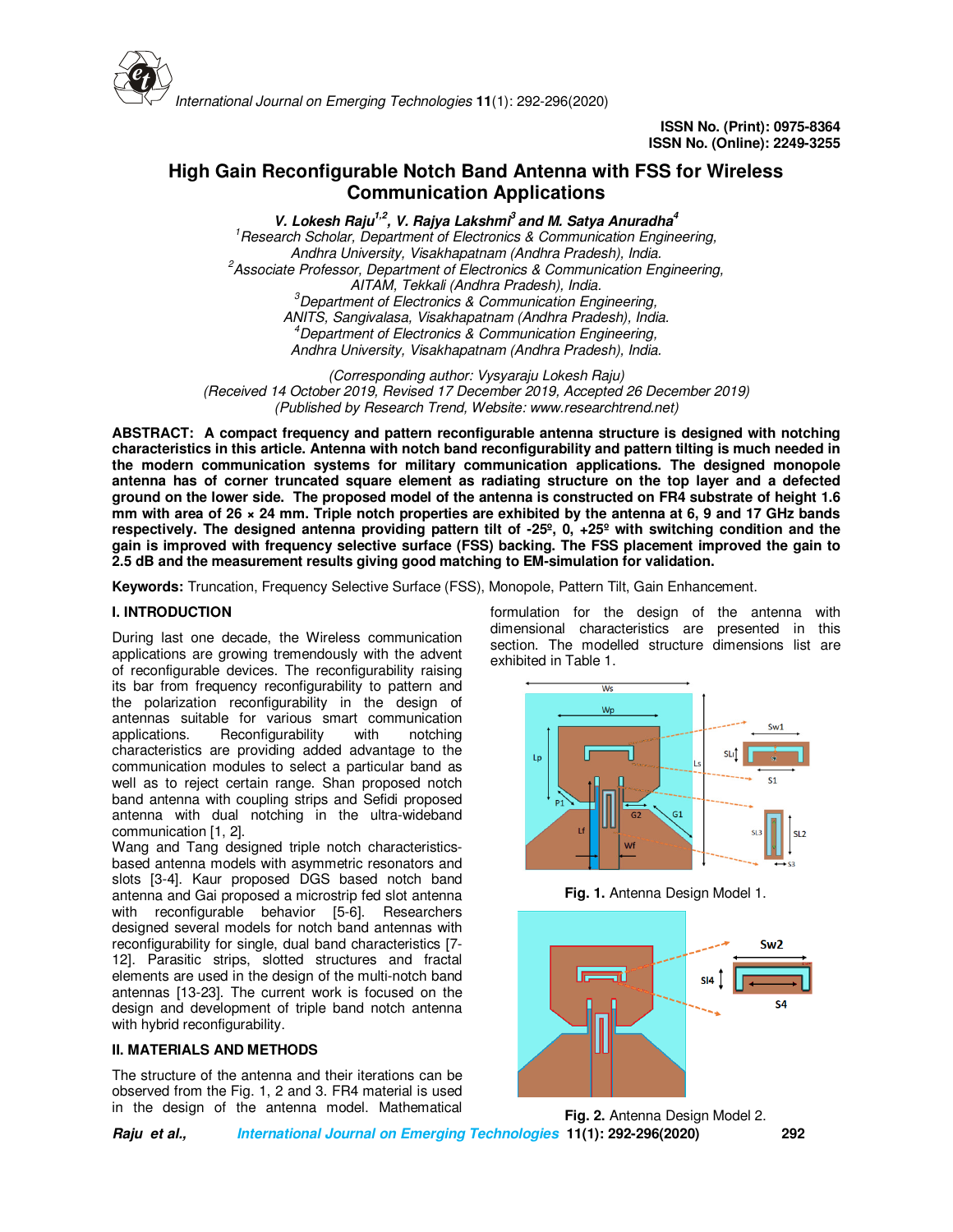

**Fig. 3.** Antenna Design Model 3 (Proposed).

| S. No | Antenna Parameter | Dimension in<br>mm |
|-------|-------------------|--------------------|
| 1.    | Ws                | 24                 |
| 2.    | Ls                | 26                 |
| 3.    | Wp                | 15.2               |
| 4.    | Lp                | 9.2                |
| 5.    | Wf                | 3                  |
| 6.    | Lf                | 13.4               |
| 7.    | G1                | 6.6                |
| 8.    | G <sub>2</sub>    | 3.8                |
| 9.    | Sw <sub>2</sub>   | 7.2                |
| 10.   | SI4               | $\overline{2}$     |
| 11.   | S <sub>4</sub>    | 5.9                |
| 12.   | K1                | $\overline{2}$     |
| 13.   | K3                | 0.3                |
| 14.   | P <sub>1</sub>    | 2.4                |
| 15.   | S <sub>1</sub>    | 8.6                |
| 16.   | S <sub>2</sub>    | 0.6                |
| 17.   | S <sub>3</sub>    | 0.3                |
| 18.   | SL <sub>1</sub>   | 3                  |
| 19.   | SL <sub>2</sub>   | 5.8                |
| 20.   | SL <sub>3</sub>   | 5.5                |
| 21.   | Sw1               | 9.8                |
| 22.   | Sw <sub>3</sub>   | 4.7                |
| 23.   | SI <sub>5</sub>   | $\mathbf{1}$       |
| 24.   | S <sub>5</sub>    | 3.6                |
| 25.   | K <sub>2</sub>    | 2                  |

**Table 1: Antenna Parameters in mm.** 

The effective DC of the narrow slot microstrip line can be taken as

$$
\varepsilon_{re} = \frac{\varepsilon_r + 1}{2} + \frac{\varepsilon_r - 1}{2} \frac{\ln\left(\frac{\pi}{2}\right) + \left(\frac{1}{\varepsilon_r}\right) \ln\frac{4}{\pi}}{\ln\left(\frac{8h}{w}\right)}\tag{1}
$$

The microstrip line, signal propagation-based wavelength can be taken is

$$
\lambda_m = \frac{\lambda_0}{\sqrt{\varepsilon_{re}}} \tag{2}
$$

The impedance can be determined from the Eqn. (3) and  $(4)$ .

$$
Z_{om} = \frac{\eta}{2\pi\sqrt{\varepsilon_{re}}} \ln\left(\frac{8h}{w} + 0.25\frac{w}{h}\right) \text{ for w/h} > 1
$$
 (3)

$$
Z_{om} = \frac{\eta}{\sqrt{\varepsilon_{re}}} \left\{ \frac{w}{h} + 1.393 + 0.667 \ln \left( \frac{w}{h} + 1.44 \right) \right\}^{-1} \text{ for } w/h
$$
  
<1 (4)

The width can be calculated from Eqn. (5)

$$
\frac{w}{h} = \frac{2}{\pi} \left\{ \frac{60\pi^2}{Z_{om}\sqrt{\epsilon_r}} - 1 - \ln\left(\frac{120\pi^2}{Z_{om}\sqrt{\epsilon_r}} - 1\right) + 0.39 - \frac{0.61}{\epsilon_r} \right\}
$$
(5)

The effective length of the radiating patch can be calculated from Eqn. (6).

$$
f_r = \frac{1}{2L_e\sqrt{\varepsilon_{re}}\sqrt{\varepsilon_0\mu_0}}\sqrt{\frac{2}{\varepsilon_r + 1}}
$$
(6)

The optimized width can be taken from the Eqn. (7)

$$
W = \frac{1}{2f_r\sqrt{\varepsilon_0\mu_0}}\sqrt{\frac{2}{\varepsilon_r + 1}}\tag{7}
$$

The length can be determined for patch by

$$
L = \frac{1}{2f_r\sqrt{\varepsilon_{re}}\sqrt{\varepsilon_0\mu_0}} - 2\Delta L
$$
 (8)

Here 'f<sub>r</sub>' represents the resonating frequency.

# **III. RESULTS AND DISCUSSION**

This section is providing the information regarding frequency and pattern reconfigurable antenna. Three diodes D1, D2 and D3 are placed on the radiating element for switching the slot gaps as shown in Fig. 4. These diodes based on the switching conditions, will alter the antenna electrical length. The three diodes can be switched between nine combinations and in some of the cases we found that beam tilting up to  $25<sup>°</sup>$  in both left- and right-hand side. The simulation characteristics are collected from Ansys HFSS tool and the measurements are taken in the chamber with Anritsu combinational analyzer. Fig. 5 gives the measurement of  $S_{11}$  with frequency reconfigurability behaviour. The proposed model has eight operating states in which all states are giving frequency reconfigurability and in that three states are also providing pattern reconfigurability.



**Fig. 4.** Proposed antenna with diodes placement.



**Fig. 5.** Measurement of Frequency Reconfigurable behaviour with VNA.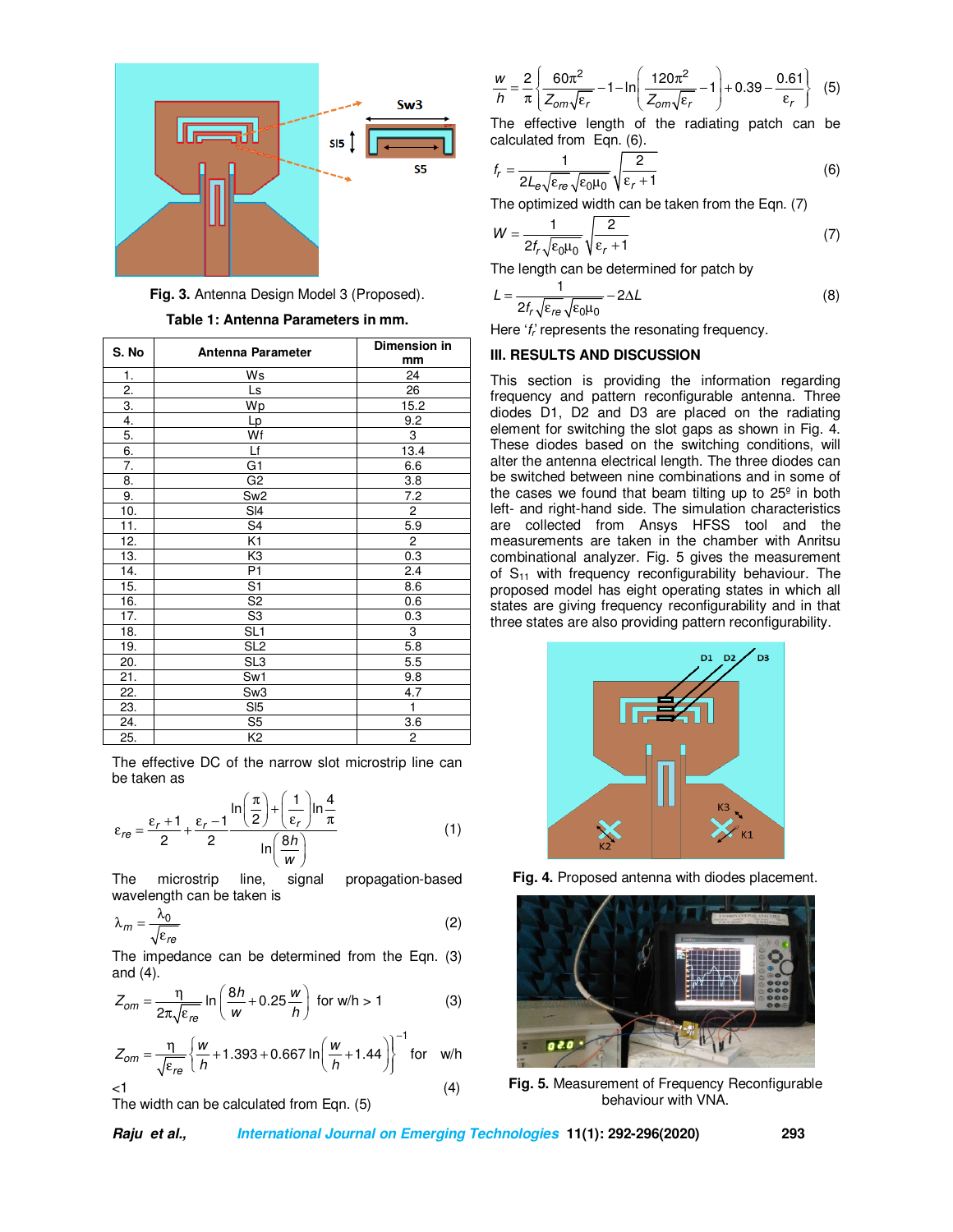

(a) Patch Element.



(b) Ground Plane. **Fig. 6.** Current at 5 GHz.

The surface current on the radiating structure and on the ground at 5 GHz can be observed from Fig. 6. The upper and the middle portion and the center part of the ground line exhibiting radiation characteristics at the desired frequency.

## **IV. PATTERN RECONFIGURABILITY**

The pattern reconfigurability is attained with change in the current orientation on the radiating structure. Generally, in the conventional antenna system, the pattern tilting will be achieved by the excitation current phase change. The path of the current has been altered by placing the excitation source constant. In the three cases, the distance travelled by the current is more leading to the path difference and which effected the phase difference. The pattern reconfigurability can be witnessed in E and H-plane for three states from Fig. 7 and 8.





#### (b) 13 GHz.

**Fig. 7.** Measured radiation in E-plane.

The states 3, 5 and 8 are providing pattern reconfigurability. In state 3, diode D2 is ON, D1 and D3 are OFF, the radiation pattern is tilted up to 15º. In state 5, diode D1 is ON, D2 and D3 are OFF, the radiation pattern is tilted up to 25º. In state 8, diode D1, D2 & D3 are ON, the radiation pattern is tilted up to 20º. Here the direction of tilting is affected by the diode ON conditions.







**Raju et al., International Journal on Emerging Technologies 11(1): 292-296(2020) 294**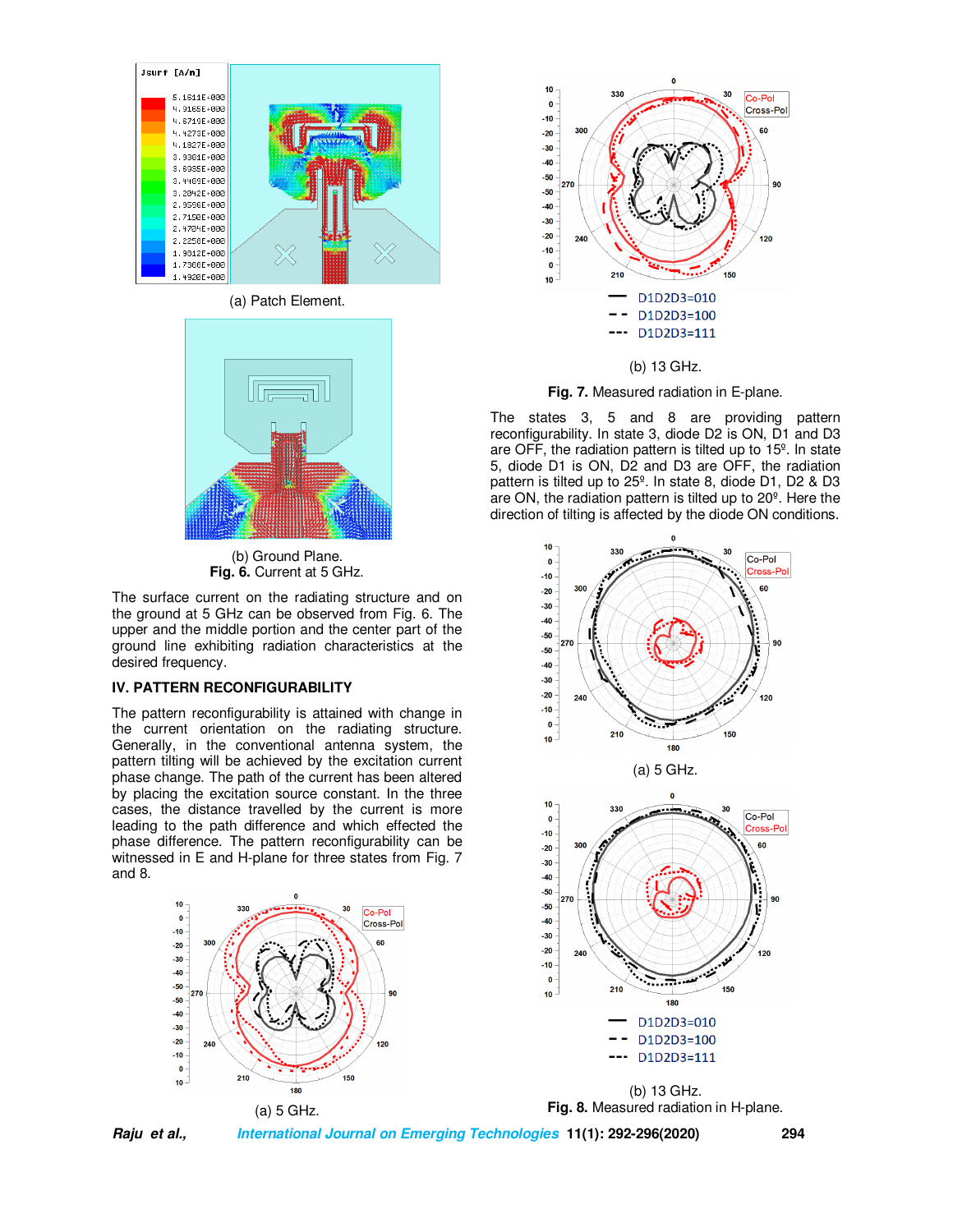In the case of state 3, the peak identified gain of 3.3 dB and efficiency of 81% is achieved. In the case of state 5, the peak identified gain of 3.8 dB and efficiency of 82% is achieved. In the case of state 8, the peak identified gain of 3.6 dB and efficiency of 76% is achieved.

The antenna is working in the dual and the triple bands with frequency reconfigurability in all cases and pattern reconfigurability in three cases. In these cases, BAR 64- 0.2 W p-i-n diodes for getting the reconfigurable behaviour. In the ON state the series inductance and the resistance are 1.8 nH and 2.1 ohms respectively. In the OFF state reverse resistance of 300 Kohms and the shunt capacitance of 0.2 pF and the feedlines and bias lines are isolated using suitable C and L components. The length of the bias line is 1 mm, thickness is 0.24 mm and the RF choke inductor of 32 nH.

The biasing circuitry and the characteristic impedance are matched by choosing proper L and C values. The pattern tilting is occurred due to the excitation in the phase change. The path of the current travelling has been altered in the above mentioned three cases and the distance travelled by the current is increased and which is the responsible for phase difference.

#### **V. DESIGN AND PLACEMENT ON FSS**

Two types of frequency selective surfaces are designed to test the antenna for gain enhancement. Fig. 9 shows the square shaped patch structures of FSS, which can be placed beneath the designed antenna structure.



(a) Square shape array.



(b) Square shape cross.

#### **Fig. 9.** FSS Structures.

Initially antenna gain and efficiency is measured and presented along with the results of simulation results in Fig. 10. The comparative analysis providing the slight variation in the simulation and the measurement results. The placement of the FSS structures beneath the antenna improved the gain and the corresponding results of the gain and the efficiency values are

projected in the Fig. 10. It has been observed that the gain is improved by 2.5 dB and the efficiency also raised to 95% with the placement of the FSS as a reflecting element below the antenna structure.



**Fig. 10.** Gain, Efficiency with Frequency (Without FSS).



**Fig. 11**. Gain, Efficiency with Frequency (FSS).

The peak realized gain is more than 10 dB at 7 GHz and the average efficiency is 95% in the operating bands.

# **VI. CONCLUSION**

A compact monopole antenna with frequency and pattern reconfigurability is presented in this paper. The designed antenna is operating between 2.4 GHz to 20 GHz with reconfigurable notching at two to three bands in the range. The proposed antenna is showing frequency reconfigurability for almost all the cases based on diodes switching conditions and especially for three cases it is showing pattern reconfigurability with tilt of -25º, 0, +25º. A peak identified gain of 10 dB is observed from the FSS based antenna model. Average efficiency of 95% is achieved in this design with good matching with measurement result.

#### **VII. FUTURE SCOPE**

Hybrid reconfigurability can be achieved with flexible behavior in the future work.

**Conflict of Interest.** No Conflict of Interest.

#### **REFERENCES**

[1]. Shan, K., Ruan, C. L., & Peng, L. (2010). Compact UWB antenna with band-notched characteristic using a coupling strip. In *2010 International Symposium on Intelligent Signal Processing and Communication Systems*, 1-4.

[2]. Sefidi, M., Zehforoosh, Y., & Moradi, S. (2015). A novel CPW‐fed antenna with dual band‐notched